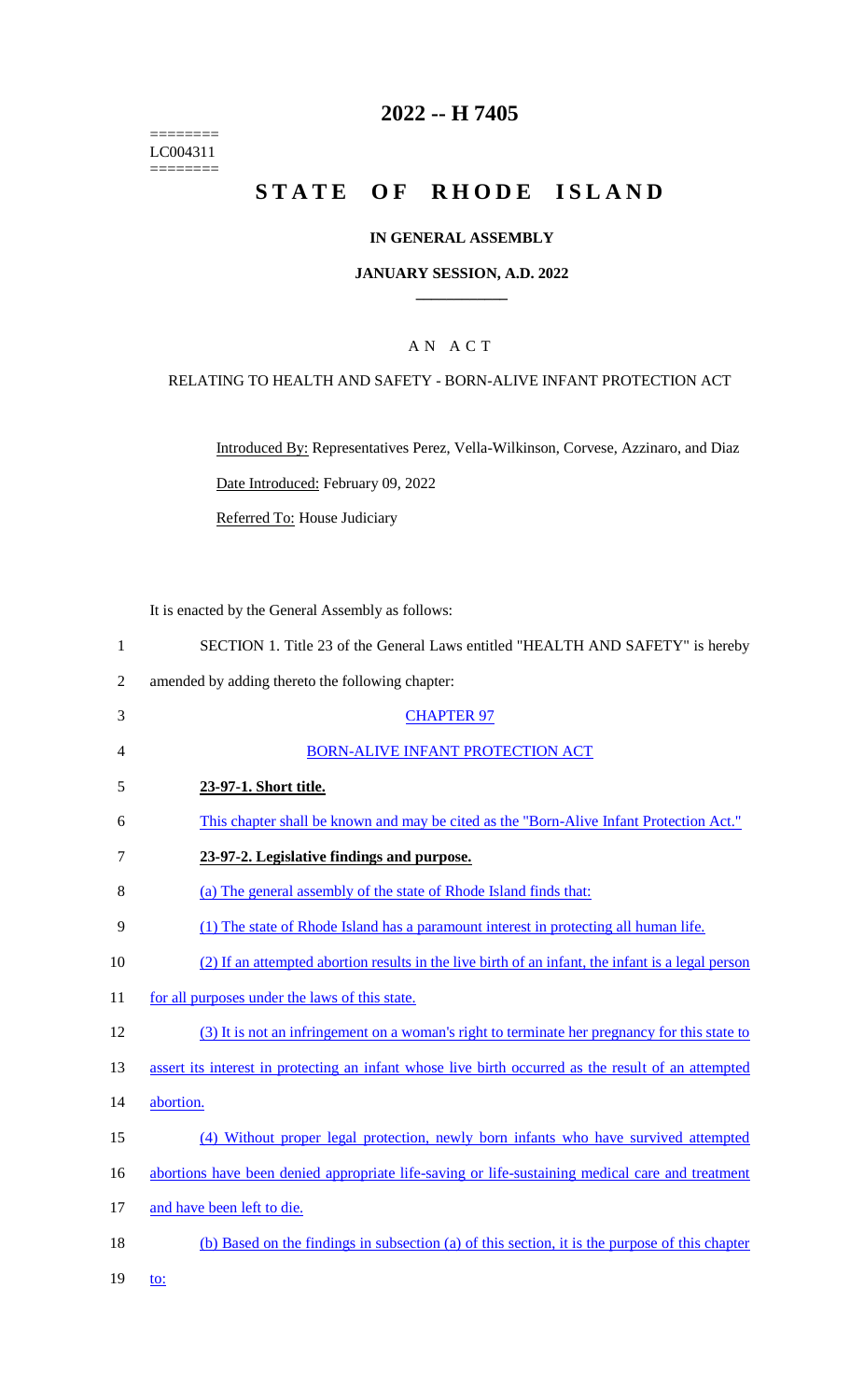| $\mathbf{1}$   | (1) Ensure the protection and promotion of the health and well-being of all infants born               |
|----------------|--------------------------------------------------------------------------------------------------------|
| $\overline{2}$ | alive in this state; and                                                                               |
| 3              | (2) Mandate that health care providers give medically appropriate and reasonable life-                 |
| 4              | saving and life-sustaining medical care and treatment to all born-alive infants.                       |
| $\mathfrak s$  | 23-97-3. Definitions.                                                                                  |
| 6              | As used in this chapter:                                                                               |
| $\overline{7}$ | (1) "Abortion" means the act of using or prescribing any instrument, medicine, drug, or                |
| 8              | any other substance, device, or means with the intent to terminate the clinically diagnosable          |
| 9              | pregnancy of a woman with knowledge that the termination by those means will, with reasonable          |
| 10             | likelihood, cause the death of the unborn child. Such use, prescription, or means is not an abortion   |
| 11             | if done with the intent to:                                                                            |
| 12             | (i) Save the life or preserve the health of the unborn child;                                          |
| 13             | (ii) Remove a dead unborn child caused by spontaneous abortion; or                                     |
| 14             | (iii) Remove an ectopic pregnancy.                                                                     |
| 15             | (2) "Born-alive" or "live birth" means the complete expulsion or extraction of an infant               |
| 16             | from their mother, regardless of the state of gestational development, that, after expulsion or        |
| 17             | extraction, whether or not the umbilical cord has been cut or the placenta is attached, and regardless |
| 18             | of whether the expulsion or extraction occurs as a result of natural or induced labor, cesarean        |
| 19             | section, or induced abortion, shows any evidence of life, including, but not limited to, one or more   |
| 20             | of the following:                                                                                      |
| 21             | (i) Breathing;                                                                                         |
| 22             | (ii) A heartbeat;                                                                                      |
| 23             | (iii) Umbilical cord pulsation; or                                                                     |
| 24             | (iv) Definite movement of voluntary muscles.                                                           |
| 25             | (3) "Consent" means the voluntary agreement or acquiescence by a person of age and with                |
| 26             | the requisite mental capacity who is not under duress or coercion and who has knowledge or             |
| 27             | understanding of the act or action to which they have agreed or acquiesced.                            |
| 28             | (4) "Facility" or "medical facility" means any public or private hospital, clinic, center,             |
| 29             | medical school, medical training institution, health care facility, physician's office, infirmary,     |
| 30             | dispensary, ambulatory surgical treatment center, or other institution or location wherein medical     |
| 31             | care is provided to any person.                                                                        |
| 32             | (5) "Infant" means a child of the species homo sapiens who has been completely expulsed                |
| 33             | or extracted from their mother, regardless of the stage of gestational development, until the age of   |
| 34             | thirty (30) days post birth.                                                                           |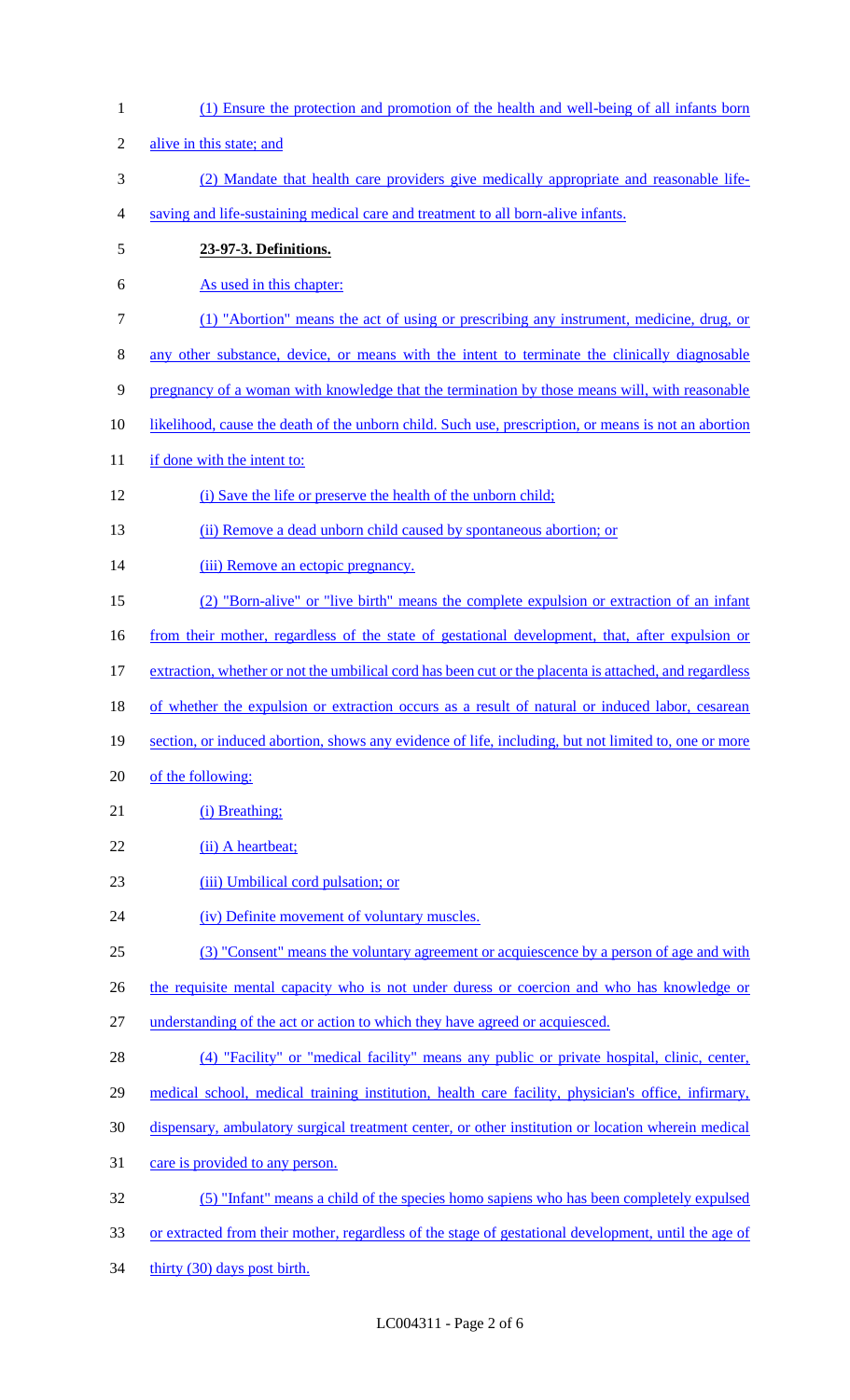| $\mathbf{1}$   | (6) "Physician" means a person licensed to practice medicine in the state of Rhode Island.             |
|----------------|--------------------------------------------------------------------------------------------------------|
| $\overline{2}$ | This term includes medical doctors and doctors of osteopathy.                                          |
| 3              | (7) "Premature" or "preterm" means occurring prior to the thirty-seventh week of gestation.            |
| 4              | 23-97-4. Requirements and responsibilities.                                                            |
| 5              | (a) A person shall not deny or deprive an infant of nourishment with the intent to cause or            |
| 6              | allow the death of the infant for any reason, including, but not limited to:                           |
| 7              | (1) The infant was born with a handicap;                                                               |
| 8              | (2) The infant is not wanted by the parent(s) or guardian(s); or                                       |
| 9              | (3) The infant is born alive by natural or artificial means.                                           |
| 10             | (b) A person shall not deprive an infant of medically appropriate and reasonable medical               |
| 11             | care and treatment or surgical care.                                                                   |
| 12             | (c) The requirements of this section shall not be construed to prevent an infant's parent(s)           |
| 13             | or guardian(s) from refusing to give consent to medical treatment or surgical care which is not        |
| 14             | medically necessary or reasonable, including care or treatment which either:                           |
| 15             | (1) Is not necessary to save the life of the infant;                                                   |
| 16             | (2) Has a potential risk to the infant's life or health that outweighs the potential benefit to        |
| 17             | the infant of the treatment or care; or                                                                |
| 18             | (3) Is treatment that will do no more than temporarily prolong the act of dying when death             |
| 19             | is imminent.                                                                                           |
| 20             | $(d)(1)$ The physician performing an abortion must take all medically appropriate and                  |
| 21             | reasonable steps to preserve the life and health of a born-alive infant. If an abortion performed in a |
| 22             | hospital results in a live birth, the physician attending the abortion shall provide immediate medical |
| 23             | care to the infant, inform the mother of the live birth, and request transfer of the infant to an on-  |
| 24             | duty resident or emergency care physician who shall provide medically appropriate and reasonable       |
| 25             | medical care and treatment to the infant.                                                              |
| 26             | (2) If an abortion performed in a facility other than a hospital results in a live birth, a            |
| 27             | physician attending the abortion shall provide immediate medical care to the infant and call 9-1-1     |
| 28             | for an emergency transfer of the infant to a hospital that shall provide medically appropriate and     |
| 29             | reasonable care and treatment to the infant.                                                           |
| 30             | (e) If the physician described in subsection (d) of this section is unable to perform the duties       |
| 31             | in that subsection because they are assisting the woman on whom the abortion was performed, then       |
| 32             | an attending physician's assistant, nurse, or other health care provider must assume the duties        |
| 33             | outlined in subsection (d) of this section.                                                            |
| 34             | (f) Any born-alive infant including one born in the course of an abortion procedure shall              |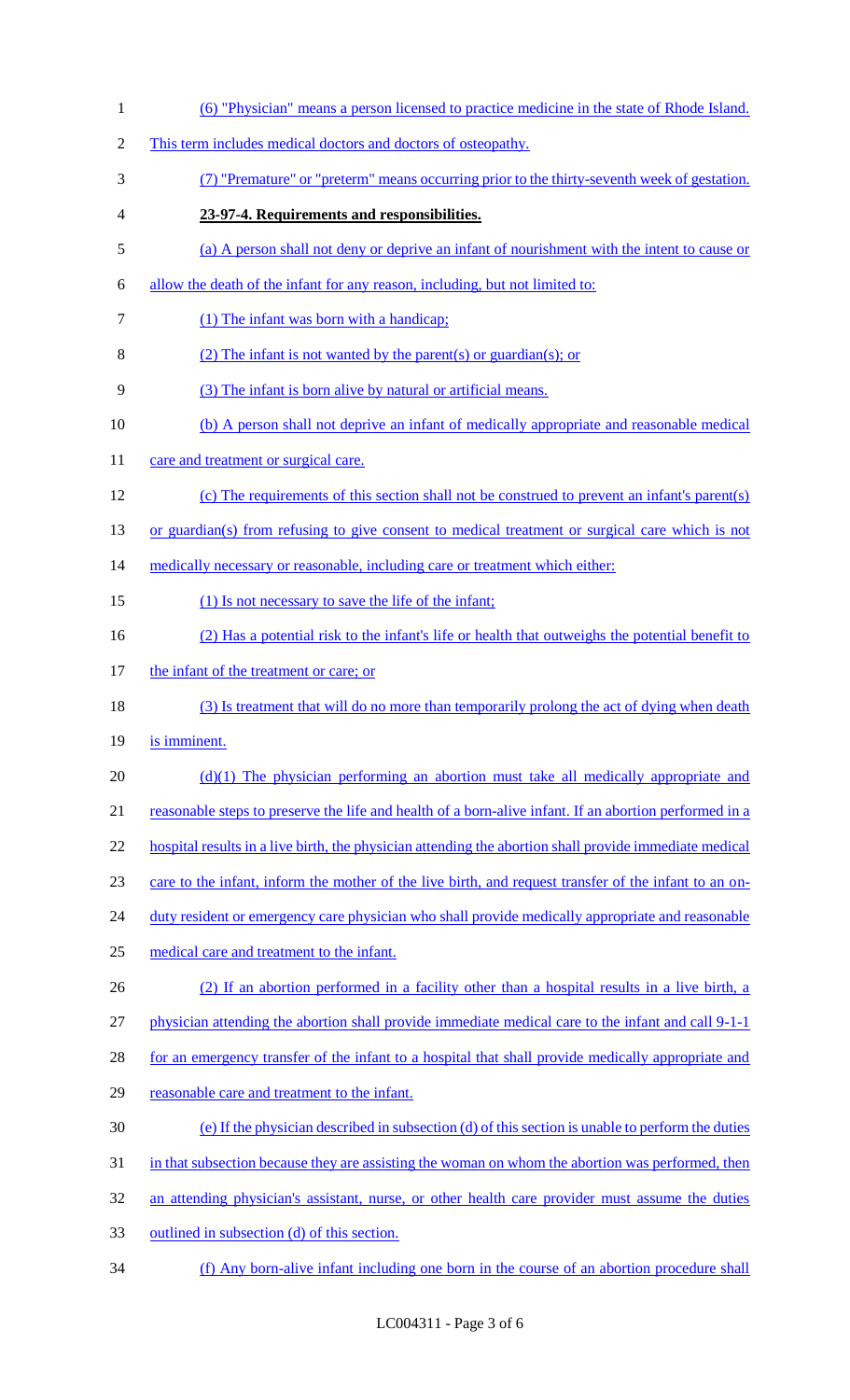- be treated as a legal person under the laws of this state, with the same rights to medically appropriate
- and reasonable care and treatment, and birth and death (if death occurs) certificates shall be issued
- accordingly.
- (g) If, before the abortion, the mother, and if married, her husband, has or have stated in 5 writing that she, or they, do not wish to keep the infant in the event that the abortion results in a live birth, and this writing is not retracted before the attempted abortion, the infant, if born alive,
- shall immediately upon birth become a ward of the department of children, youth and families.
- (h) No person may use any born-alive infant for any type of scientific research or other
- kind of experimentation except as necessary to protect or preserve the life and health of the born-
- alive infant.
- **23-97-5. Exceptions.**
- The parent(s) or guardian(s) of a born-alive infant will not be held criminally or civilly 13 liable for the actions of a physician, nurse, or other health care provider that are in violation of this 14 act and to which the parent(s) or guardian(s) did not give consent.
- **23-97-6. Criminal penalties.**
- (a) Any physician, nurse, or other health care provider who intentionally, knowingly, or
- negligently fails to provide medically appropriate and reasonable care and treatment to a born- alive
- 18 infant in the course of an attempted abortion shall be guilty of a felony and upon conviction shall
- 19 be subject to imprisonment for a period of up to ten (10) years, or a fine of up to twenty-five
- 20 thousand dollars (\$25,000), or both.
- (b) Any violation of §23-95-4(h) concerning the research use of a born-alive infant is a
- 22 felony and upon conviction shall be subject to imprisonment for a period of up to ten (10) years, or
- a fine of up to twenty-five thousand dollars (\$25,000), or both.
- **23-97-7. Civil and administrative action.**
- 25 In addition to whatever remedies are available under the statutory or common law of this
- 26 state, failure to comply with the requirements of this chapter shall:
- (1) Provide a basis for a civil action for compensatory and punitive damages. Any
- conviction under this act shall be admissible in a civil suit as prima facie evidence of a failure to
- 29 provide medically appropriate and reasonable care and treatment to a born-alive infant. Any civil
- action may be based on a claim that the death of or injury to the born-alive infant was a result of
- simple negligence, gross negligence, wantonness, willfulness, intentional conduct, or another
- violation of the legal standard of care.
- (2) Provide a basis for professional disciplinary action under chapter 37 of title 5 for the
- suspension or revocation of any license for physicians, licensed and registered nurses, or other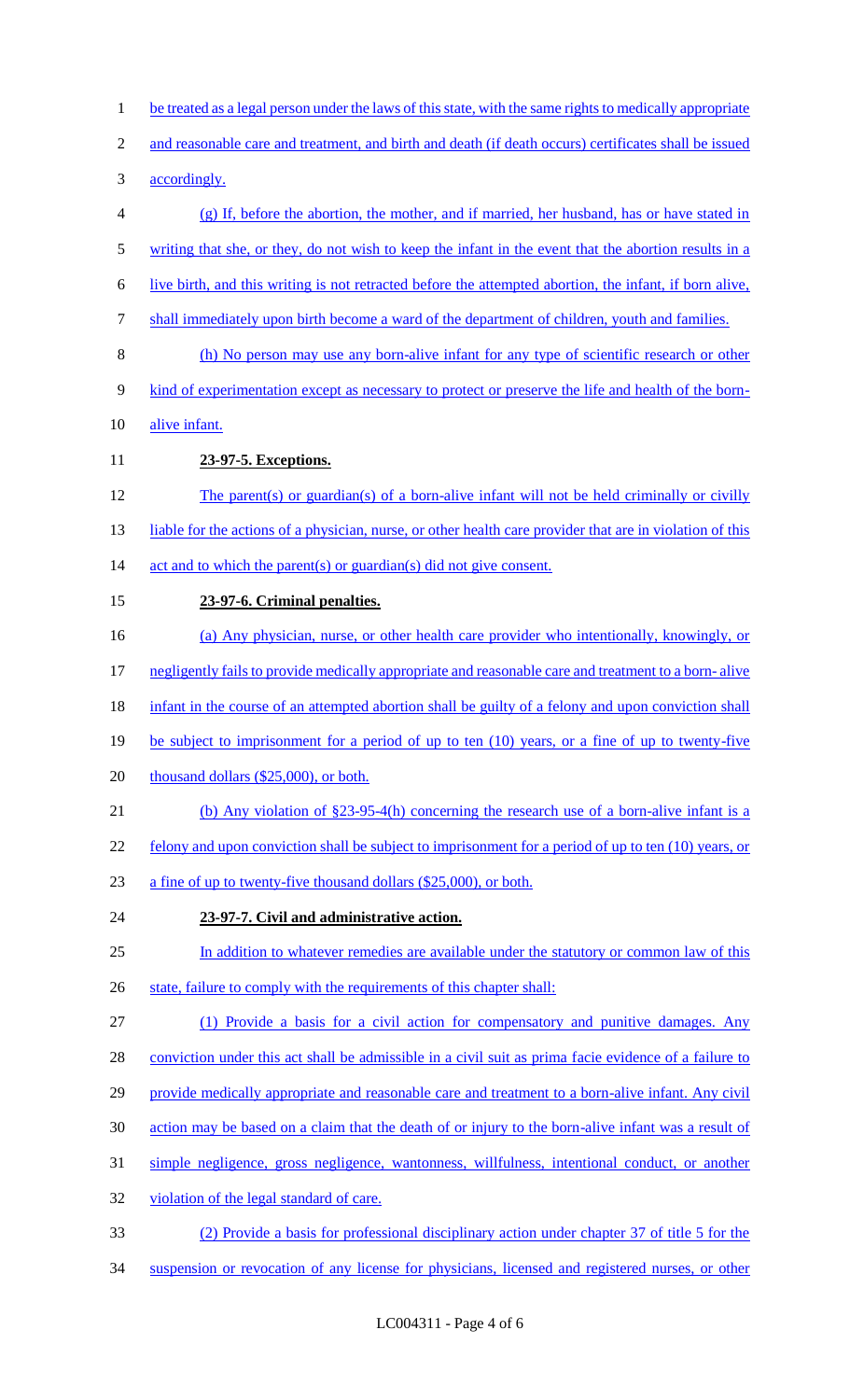- 1 licensed or regulated persons. Any conviction of any person for any failure to comply with the 2 requirements of this chapter shall result in the automatic suspension of their license for a period of 3 at least one year and said license shall be reinstated after that time only under such conditions as 4 the board of licensure and discipline shall require to ensure compliance with this chapter. 5 (3) Provide a basis for recovery for the parent(s) of the infant or the parent(s) or guardian(s) 6 of the mother, if the mother is a minor, for the wrongful death of the infant, whether or not the 7 infant was viable at the time the attempted abortion was performed. 8 **23-97-8. Construction.**  9 (a) Nothing in this chapter shall be construed to affirm, deny, expand, or contract any legal 10 status or legal right applicable to any member of the species homo sapiens at any point prior to 11 being born-alive, as defined in this chapter. 12 (b) Nothing in this chapter shall be construed to affect existing federal or state law 13 regarding abortion. 14 (c) Nothing in this chapter shall be construed as creating or recognizing a right to abortion. 15 (d) Nothing in this chapter shall be construed to alter generally accepted medical standards. 16 **23-97-9. Severability.**  17 Any provision of this chapter held to be invalid or unenforceable by its terms, or as applied 18 to any person or circumstance, shall be construed so as to give it the maximum effect permitted by 19 law, unless such holding shall be one of utter invalidity or unenforceability, in which event such 20 provision shall be deemed severable and shall not affect the remainder or the application of such 21 provision to other persons not similarly situated or to other dissimilar circumstances. 22 **23-97-10. Right of intervention.**  23 The general assembly, by joint resolution, may appoint one or more of its members, who 24 sponsored or cosponsored this chapter in the member's official capacity, to intervene as a matter of
- 25 right in any case in which the constitutionality of this law is challenged.
- 26 SECTION 2. This act shall take effect upon passage.

#### ======== LC004311 ========